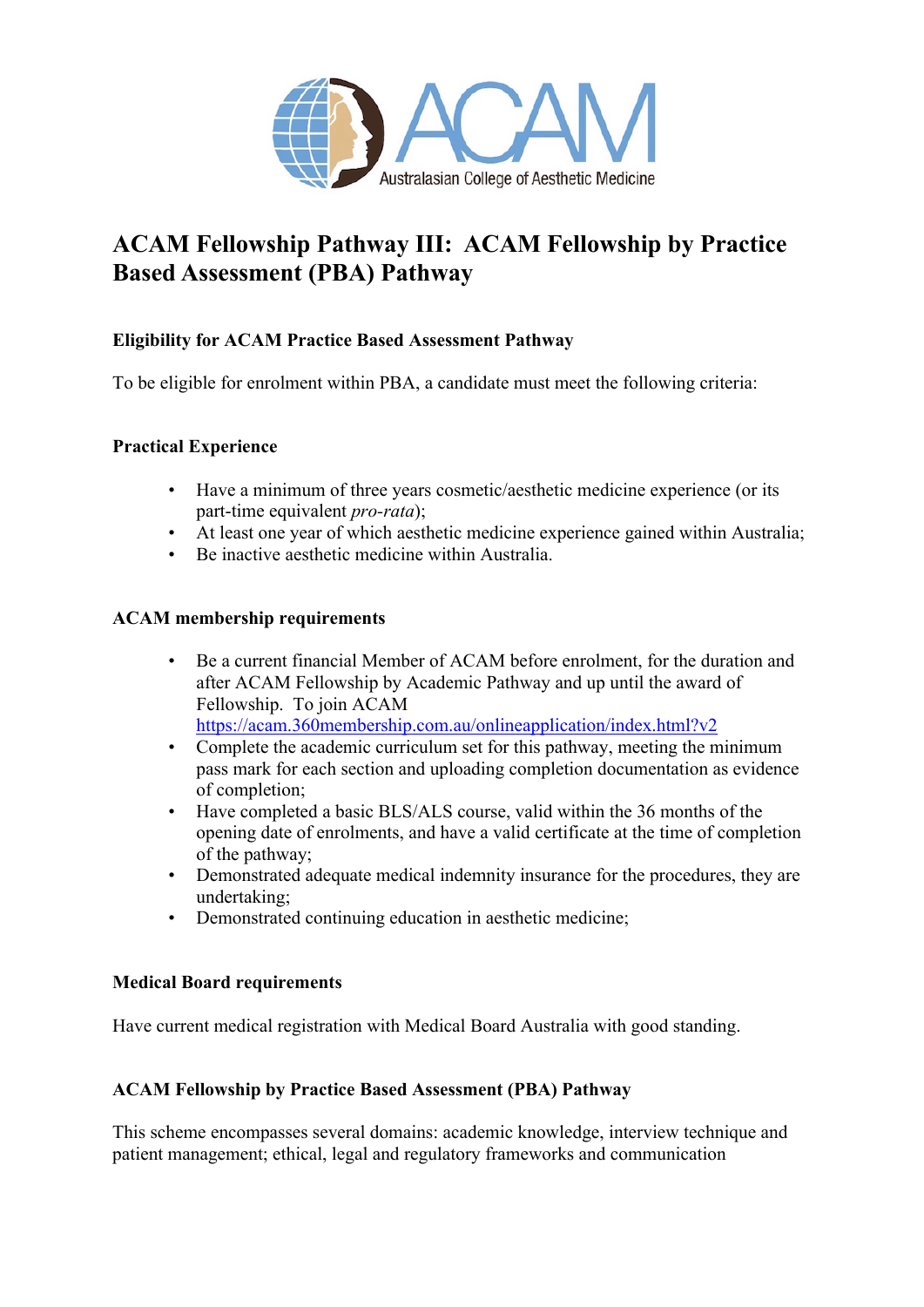considerations; knowledge of established guidelines (MBA, ACAM guidelines etc.), practice visits and assessment and completed logbook (as per guidelines).

It is not unreasonable to expect a fellow to have a broad understanding of most procedures and medicines used in aesthetic medicine, even if they do not offer those particular procedures to patients routinely. In addition, it would not be unexpected that fellows are aware of Australian guidelines and regulatory framework that shapes aesthetic medicine and the PI of the medicine used in aesthetic medicine.

The PBA candidate should have knowledge and skills encompassing:

- The legal and ethical framework of their practice;
- Academic knowledge (courses as nominated by Censor in Chief);
- Pharmacological knowledge, PI and TGA regulations, delegated injectors and adverse event management;
- Consents, professional boundaries, Medical Board Guidelines;<sup>1</sup>
- Practical procedural skills (as a demonstration in Log Book).

The candidate should be an asset to the organisation in all areas of their practice and understand that fellows are ambassadors for ACAM. They must reflect a standard of academic, practical, and ethical achievement.

## **Academic Knowledge**

Upon completion of the above criteria, the candidate must pass the Online ACAM Fellowship Examination: 2

Topics the candidate should be conversant with include:

- o *Pharmacology* (as pertains to peels, toxin, fillers and local anaesthetics) Infection control, recognition and management of sub-optimal outcomes (i.e. arterial occlusions, how to manage etc.);
- o *Facial anatomy and physiology* (i.e. skin and skin rejuvenation);
- o *Laser and light technology;*
- o *Regulations and PI* (TGA regulations, PI, delegated injector and other medical board guidelines), Medical Board Advertising Guidelines;
- o *Informed consent, communication skills* (professional boundaries, legal age of consent and consent in aesthetic medicine).

# **Completion of Procedural Logbook**

Completion of Procedural Log book to the guidelines and submitted via the member's portal for review by the Censor in Chief.

<sup>1</sup> https://www.medicalboard.gov.au/Registration-Standards.aspx

<sup>2</sup> https://eskilled.com.au/